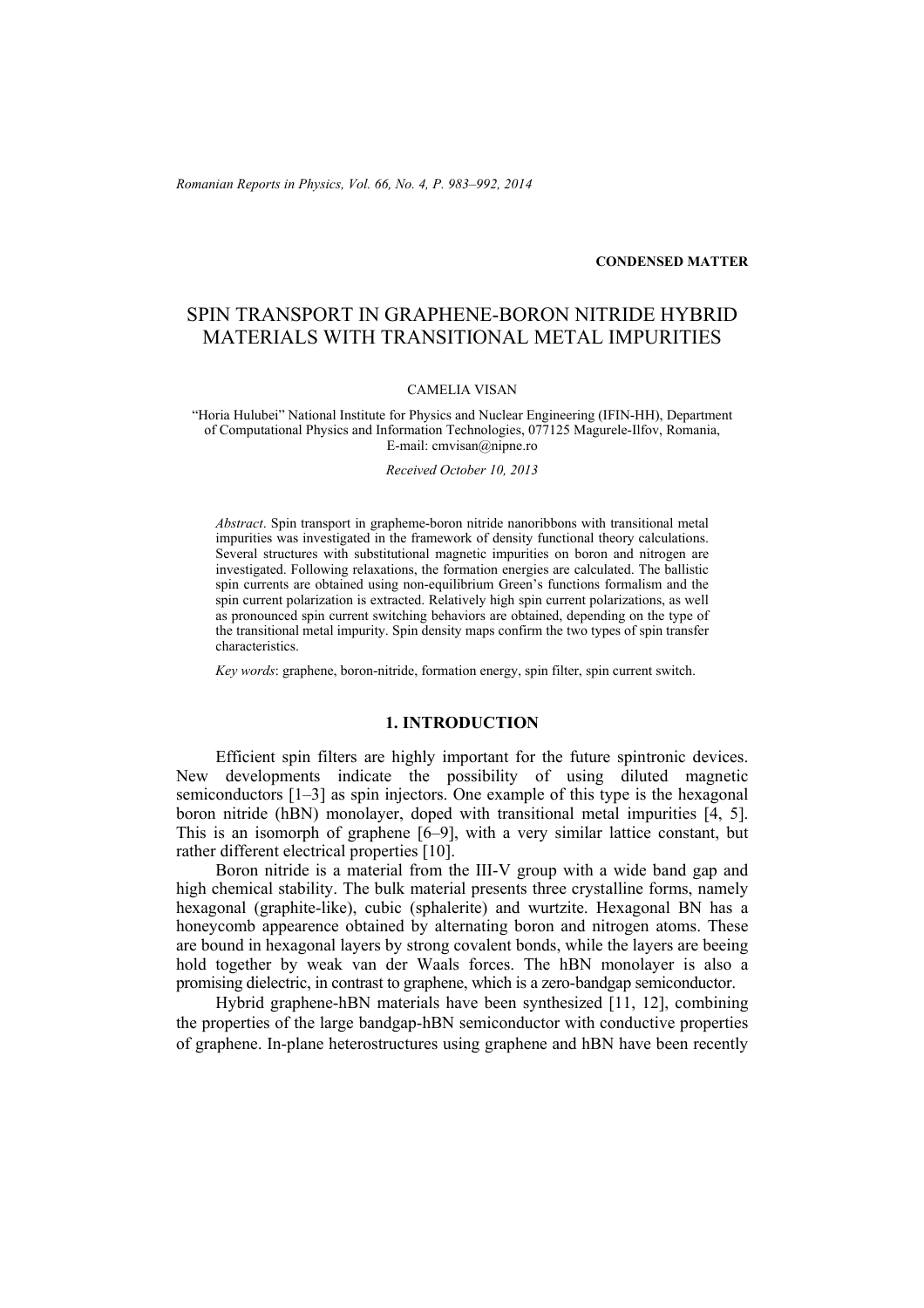produced [13]. The shapes of the two domains were controlled using lithography pattering and sequential CVD growth steps. Hybrid structures of this kind, with a single atomic layer, can provide the building blocks for the next generation of flexible two-dimensional electronic and opto-electronic devices. Furthermore a number of applications have been developed, such as field effect transistors [14, 15], atomically thin circuitry [16], resonant tunneling diodes [17], pressure sensors [18], applications using transport gap engineering [19] and other tunneling devices [20].

The two-dimensional BNC monolayer may be truncated to obtain narrow nanoribbons. As contact electrodes, the zigzag graphene nanoribbon [21, 22] (zGNR) is used, which is always metallic. This is in contrast with the zigzag counterpart, where a gap developes when the width of the nanoribbon is decreased. Due to the very small mismatch between the zigzag BN nanoribbon (zBNNR) segment and the zGNR, a natural coupling is ensured. The spin transport has been investigated in this setup, with manganese impurities substitutional on boron [23, 24]. A very recent study investigates spin filtering and magneto-resistive effects at graphene/hBN interface using *ab initio* calculations [25].

In contrast to the bulk systems, here the spin transport is largely influenced by the edge states. Similar features are found in other quasi-one dimensional magnetic nanostructures made of group-III nitrides, such as nanowires with transitional metal impurities (TM), where the surface states have a large impact on the spin current polarization [26–31]. These quasi one-dimensional devices based on III-V semiconductors with transitional metal impurities indicate rather good spin-filter properties and characteristic spin switching behavior.

In this paper the spin transport is investigated in BN nanoribbons connected to metallic graphene electrodes, which contain different TM impurities (Co, Cr, Mn, Fe, Ni), substitutional on either boron or nitrogen. A comparative analysis of the spin transfer characteristics for different types of magnetic impurities is performed, pointing out two types of behaviors – spin filter and spin current switch. Some of the samples indicate features specific to resonant tunneling such as negative differential conductivity.

## **2. METHOD**

 The pristine structure is a nanoribbon with a double graphene-hBN heterojunction as described in Ref. [22]. The BN segment consists of 8 boron and 8 nitrogen atoms, while the graphene electrodes are semi-infinite with the same cross-section. The zigzag configuration was chosen since the zGNR is always metallic even for very narrow widths, which is not the case in the armchair configuration. The edges are hydrogen passivated.

 Next, transitional metal impurities are introduced at the locations indicated in Fig. 1. Structural relaxations are performed in the DFT framework, using SIESTA code [32, 33], which uses an efficient set of numerical atomic orbitals. The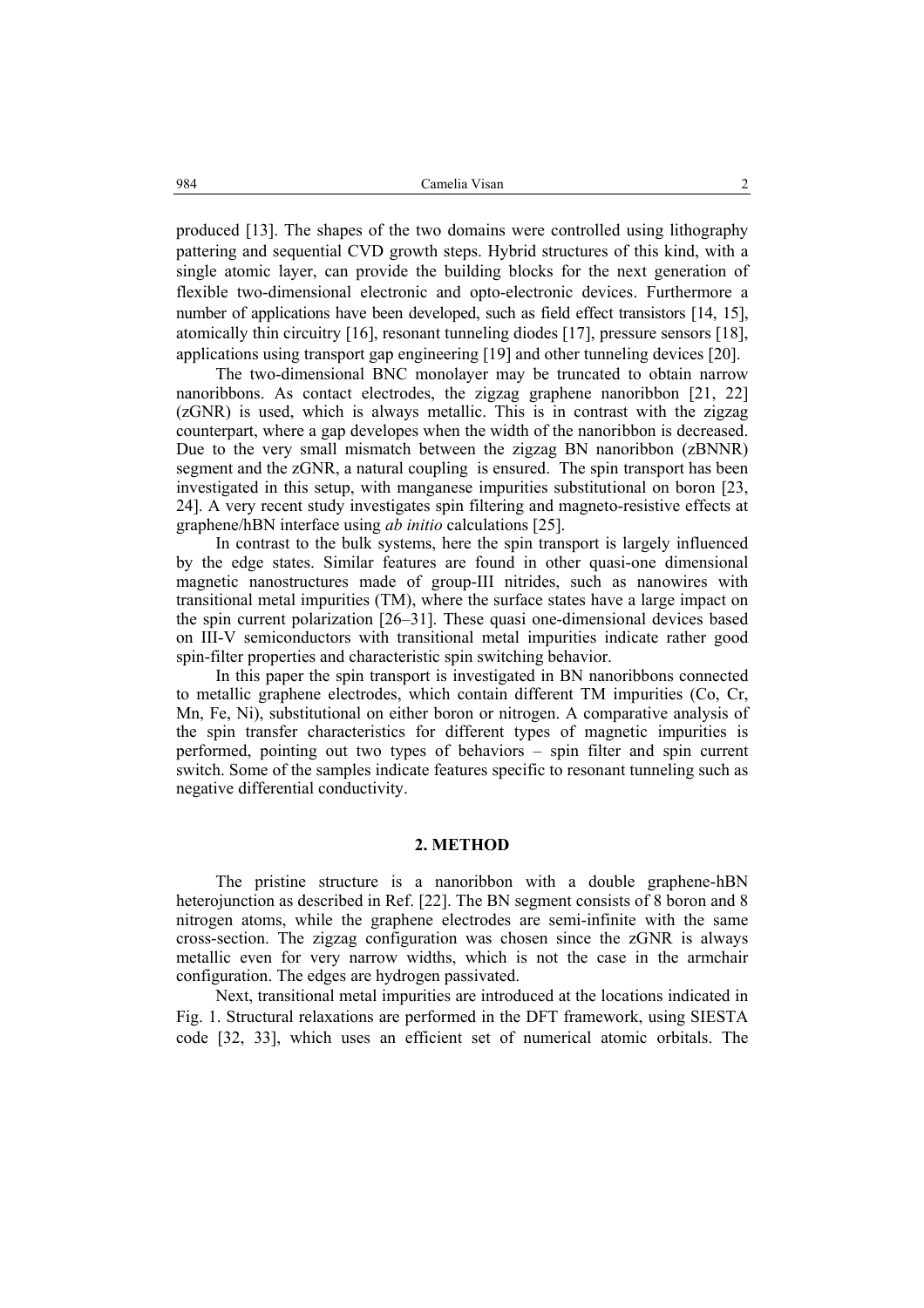localized basis set allows linear scaling of the computational time with the size of the system. The structures are relaxed until all forces are less than  $0.04 \text{eV}/\text{\AA}$ . The maximum displacement during the relaxation was  $0.1\text{\AA}$ . The exchange-correlation functional used is the one proposed by Ceperley and Alder in the local spin density approximation. A Monkhorst-Pack scheme with  $1 \times 1 \times 10$  mesh points was used for sampling the Brillouin zone.

 The initial out of the plane displacement of the TM impurities is followed by a local deformation of the lattice. The resulting bonding lengths are presented in the Table 1. One can see that there is a general trend of decreasing bonding length with increasing the atomic number. An exception is Mn impurity which has larger bonds than Cr and Fe, for both types of substitutions. The Ni impurity substituted on nitrogen indicates also a slightly larger bonding length. Note that the magnetic impurity has three nitrogen first order neighbors, when substituted on boron and three boron neighbors for the nitrogen substitution as one can see from Fig. 1.



Fig. 1 – Simulation model structures consisting of graphene electrodes and hBN segment with one Co impurity subtitutional on boron (a) and nitrogen (b).

*Table 1* 

Bonding lengths (averaged over the nearest neighbor) between the transitional metal impurity substituted on boron or nitrogen and the nearest neighbor, *i.e.* nitrogen and boron, respectively. The values are given in Å

| Сr  | Мn  | Fe   | Co                        | Ni  |
|-----|-----|------|---------------------------|-----|
| .88 | .95 | .84  | .80                       | 79  |
| 44  | -64 | 2.09 | R <sub>1</sub><br>$\cdot$ | .83 |

| ani |  |
|-----|--|
|     |  |

Formation energies for the structures with TM impurities substituted on boron and nitrogen. The values are given in eV

|   | €r   | Mn   | Fe   | Cо   | Ni   |
|---|------|------|------|------|------|
|   | .06  | 2.02 | 3.49 | 4.71 | 5.59 |
| N | 3.81 | 5.35 | 7.37 | 7.32 | 6.78 |

 The formation energies of the point-like defects can be calculated from the following relation:

$$
E_f = E_s^{tot} - E_{BNC}^{tot} - n_B \mu_B - n_N \mu_N - n_X \mu_X, \qquad (1)
$$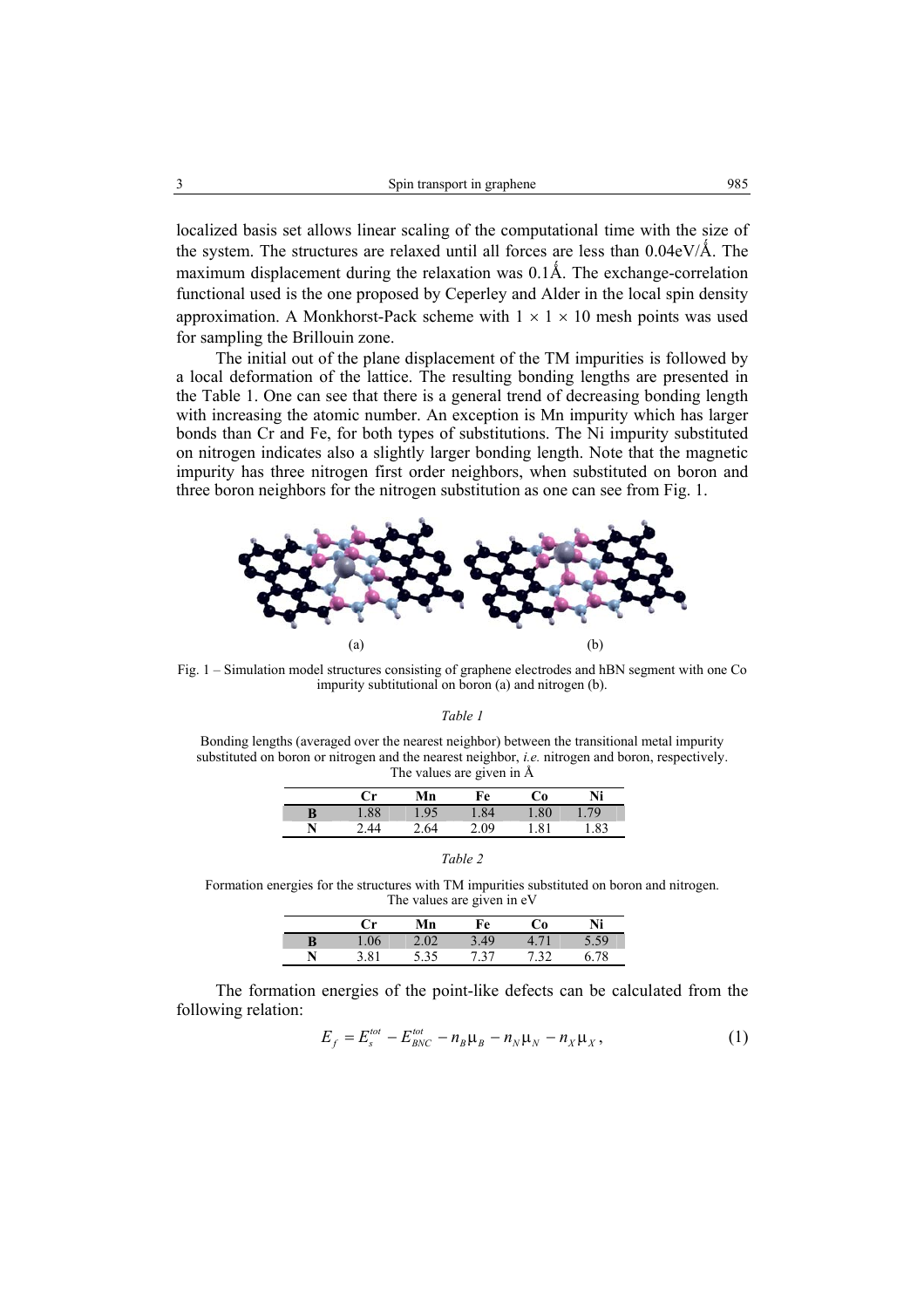where  $E_s^{tot}$  is the total energy of the structure with one TM impurity,  $E_{BNC}^{tot}$  is the total energy of the pristine BNC structure,  $n_{B,N,X}$  are the numbers of particles exchanged with the reservoirs and  $\mu_{B,N,X}$  are the chemical potentials of B, N and the TM impurity X (Cr, Mn, Fe, Co, Ni). The chemical potentials are calculated from the alpha phase of boron, molecular  $N_2$  and bcc-Cr, bcc-Fe, fcc-Ni bulk systems. The formation energies for the two types of substitutions are given in Table 2. The general trend observed for boron substitutions is an increase in the formation energy as the atomic number is getting larger. For the nitrogen substitutions, the maximum  $E_f$  is reached for the Fe impurity. The structures with nitrogen substitutions have larger formation energies, which is in agreement with the calculations performed on an infinite two dimensional BN lattice with Mn impurities [5]. In the present study, the finite width of the nanoribbon together with the presence of graphene electrodes leads to smaller formation energies, compared to the infinite two dimensional system.

 The magnetic moments of the magnetic impurities were set to up–spin configuration during the spin constrained DFT calculations.

 The spin transport is analyzed using the Green's functions formalism, implemented in TRANSIESTA [34]. The ballistic transmission functions provide the current for each spin state:

$$
I_{\uparrow/\downarrow} = \frac{e}{h} \int dE T_{\uparrow/\downarrow}(E) \Big[ f_L \left( E - \mu_L \right) - f_R \left( E - \mu_R \right) \Big], \tag{2}
$$

where  $T_{\gamma\mu}$  is the spin dependent transmission function,  $f_{L/R}$  and  $\mu_{L/R}$  are the occupation functions and chemical potentials, respectively. In the limit of low temperatures considered here, the integral defined in Eq. (2) is evaluated on the range  $[\mu_L, \mu_R]$  and the occupation functions  $f_{L/R}$  are assumed to be step functions. The total transmission function  $T = T_{\uparrow} + T_{\downarrow}$  is found from:

$$
T(E) = Tr[I_L G^T I_R G^a], \qquad (3)
$$

where  $G''^a$  are the retarded/advanced Green's functions, while the couplings between the active region and the contacts are accounted by the self-energies  $\Gamma_{L/R}$ .

 One can define a spin current polarization at a certain bias as the ratio between the spin current difference and the total current:

$$
P_{I} = \frac{I_{\uparrow} - I_{\downarrow}}{I_{\uparrow} + I_{\downarrow}}.
$$
\n<sup>(4)</sup>

 This quantity is important in establishing the quality of a spin filter or a spin current switching device. For the former, one needs high values for the absolute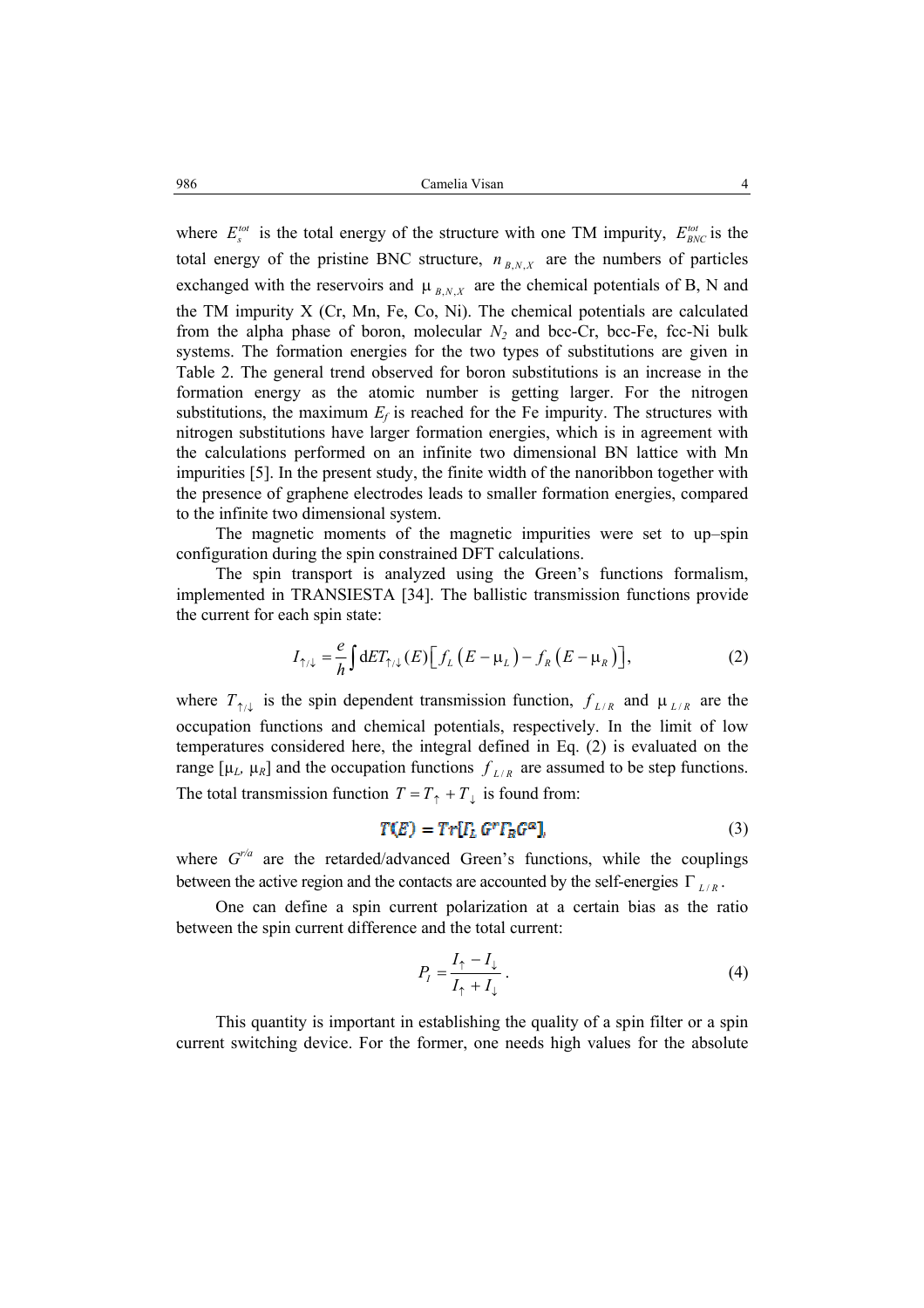#### **3. RESULTS**

The spin dependent transmission functions for structures with TM impurities substitutional on boron and nitrogen are depicted in Figs. 3 and 4, respectively. The data is obtained for zero bias and is relevant for the linear (small bias) regime. One can define a transmission polarization coefficient in a similar way as in Eq. (4),

$$
P_T = \frac{T_\uparrow - T_\downarrow}{T_\uparrow + T_\downarrow}.
$$

 As indicated in Table 3, for the systems with TM impurities substituted on boron, one finds relatively large up-spin polarization for Cr and Mn, a large downspin polarization for Co and quite small values for Fe and Ni. For the substitutions on nitrogen, one observes very small values for  $P<sub>T</sub>$  in the case of Mn, Co and Ni, while for Cr and Fe average polarizations for the down-spin and up-spin are found, respectively. These values for the transmission polarization coefficient can be correlated with the spin current polarization, which are discussed later.

*Table 3*  The transmission polarization coefficient at Fermi energy, for *U*=0 V

|   | ∴r    | Mn   | Fe       | ം:       | Ni |
|---|-------|------|----------|----------|----|
| B | 0.76  | 0.85 | $0.20\,$ | $-0.89$  | 14 |
| N | $-()$ | 04   | 29       | $0.01\,$ |    |

 The spin transfer characteristics are next investigated for each impurity type and for both boron and nitrogen substitutions as a function of applied bias.

 The pristine BN nanoribbon system with graphene electrodes is poorly conductive, due to the large bandgap of the semiconducting segment. The role of hBN is evidenced as several gaps appear in the density of states of the ideal graphene nanoribbon [20]. These gaps tend to close once a transitional metal impurity, such as Mn, is introduced.

 Figures 5 and 6 show the spin resolved currents for the two types of substitutions. A typical feature observed in resonant transport is the negative differential conductivity. This was also found here, in systems with Cr and Ni substituted on boron and for all systems with substitutions on nitrogen, except Co. The presence of TM impurities also produces an enhancement in conduction, compared with the pristine graphene-hBN-graphene nanoribbon. Larger currents are observed for samples with Cr, Co substituted on boron and for the samples with Mn, Ni substituted on nitrogen. More important is however the spin separation which occurs in the presence of the TM impurities.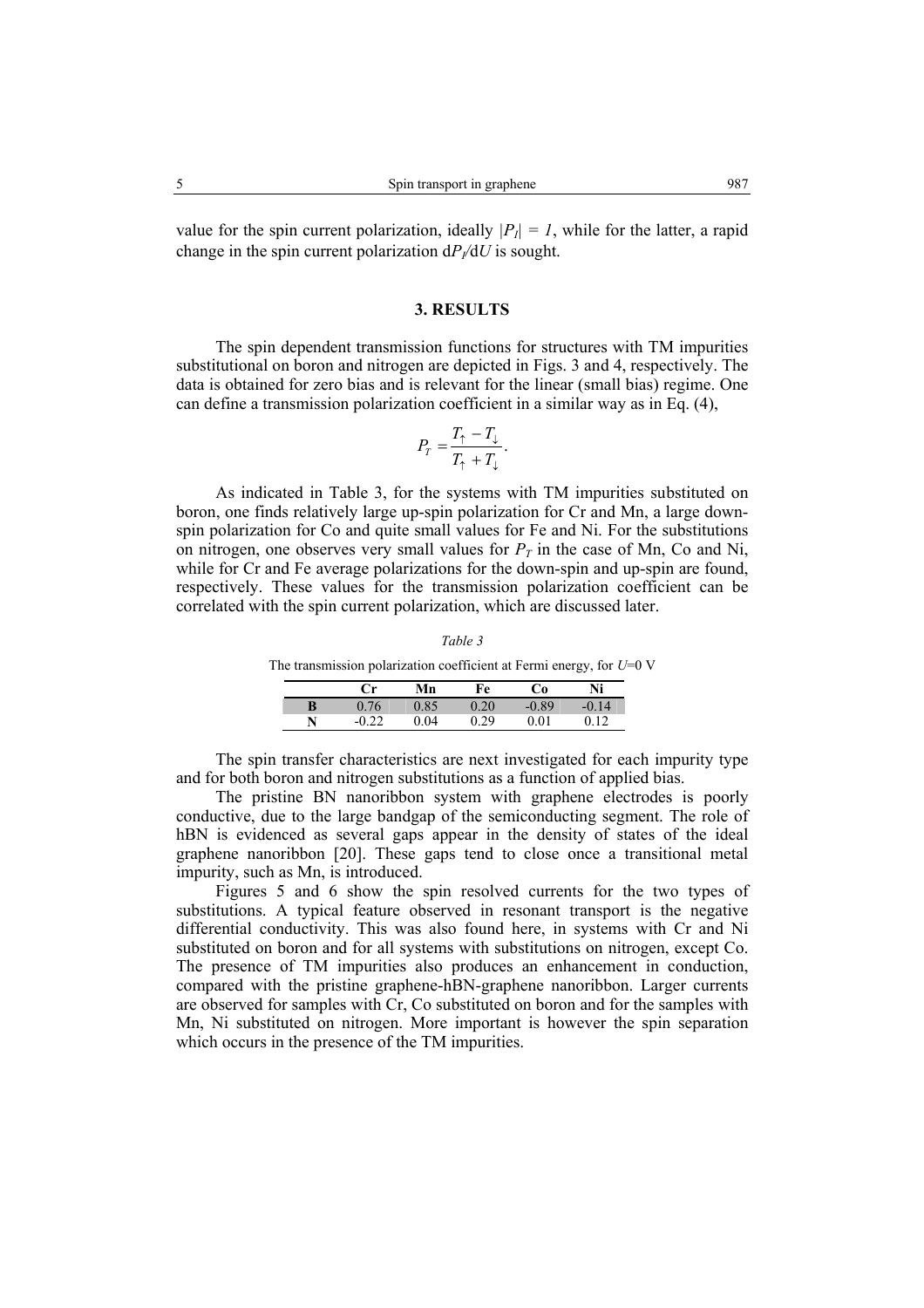

Fig. 3 – Spin dependent transmission functions for structures with TM substitutions on *boron*:  $T_1$ (black/positive),  $-T_{\downarrow}$  (red/negative) and the transmission polarization coefficient (green/dashed).



Fig. 4 – Spin dependent transmission functions for structures with TM substitutions on *nitrogen*:  $T_{\uparrow}$  (black/positive),  $-T_{\downarrow}$  (red/negative) and the transmission polarization coefficient (green/dashed).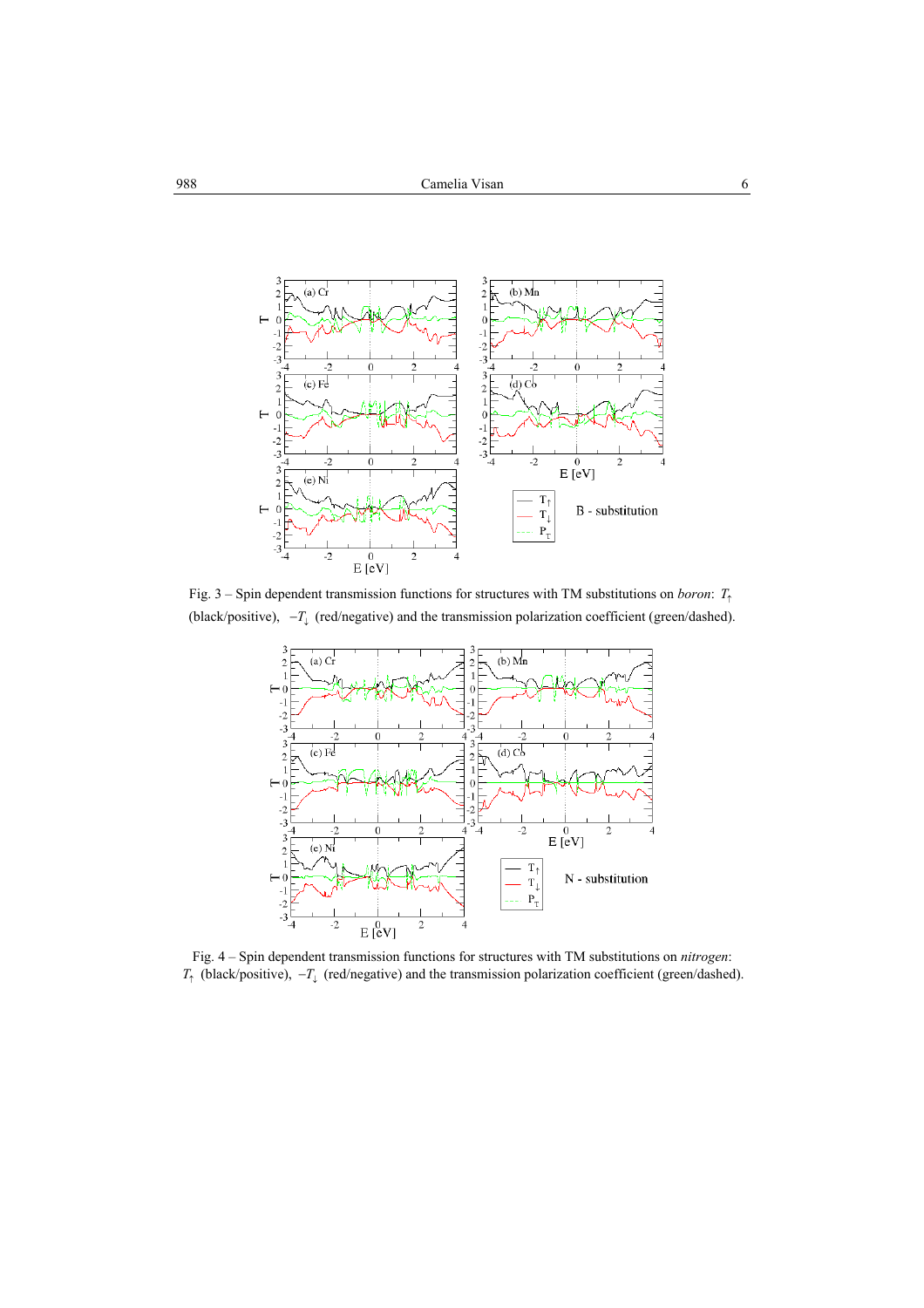

Fig. 5 – Spin currents for systems with transitional metal impurities (Cr, Mn, Fe, Co, Ni) substituted on *boron*: *I*↑ (circles/black), *I*↓ (squares/red), total current (diamonds/green).



Fig. 6 – Spin currents for systems with transitional metal impurities (Cr, Mn, Fe, Co, Ni) substituted on *nitrogen*: *I*↑ (circles/black), *I*↓ (squares/red), total current (diamonds/green).

 Using the data presented in Figs. 5 and 6 one can calculate the spin current polarization, according to Eq. (4), as a function of applied bias. The results are indicated in Fig. 7. First of all, one can see a gradual change in the spin current polarization for the different TM impurities in increasing atomic number. As it was mentioned in the previous section, two types of spin transfer characteristics may be found, namely of spin-filter and spin current switch. In the former category are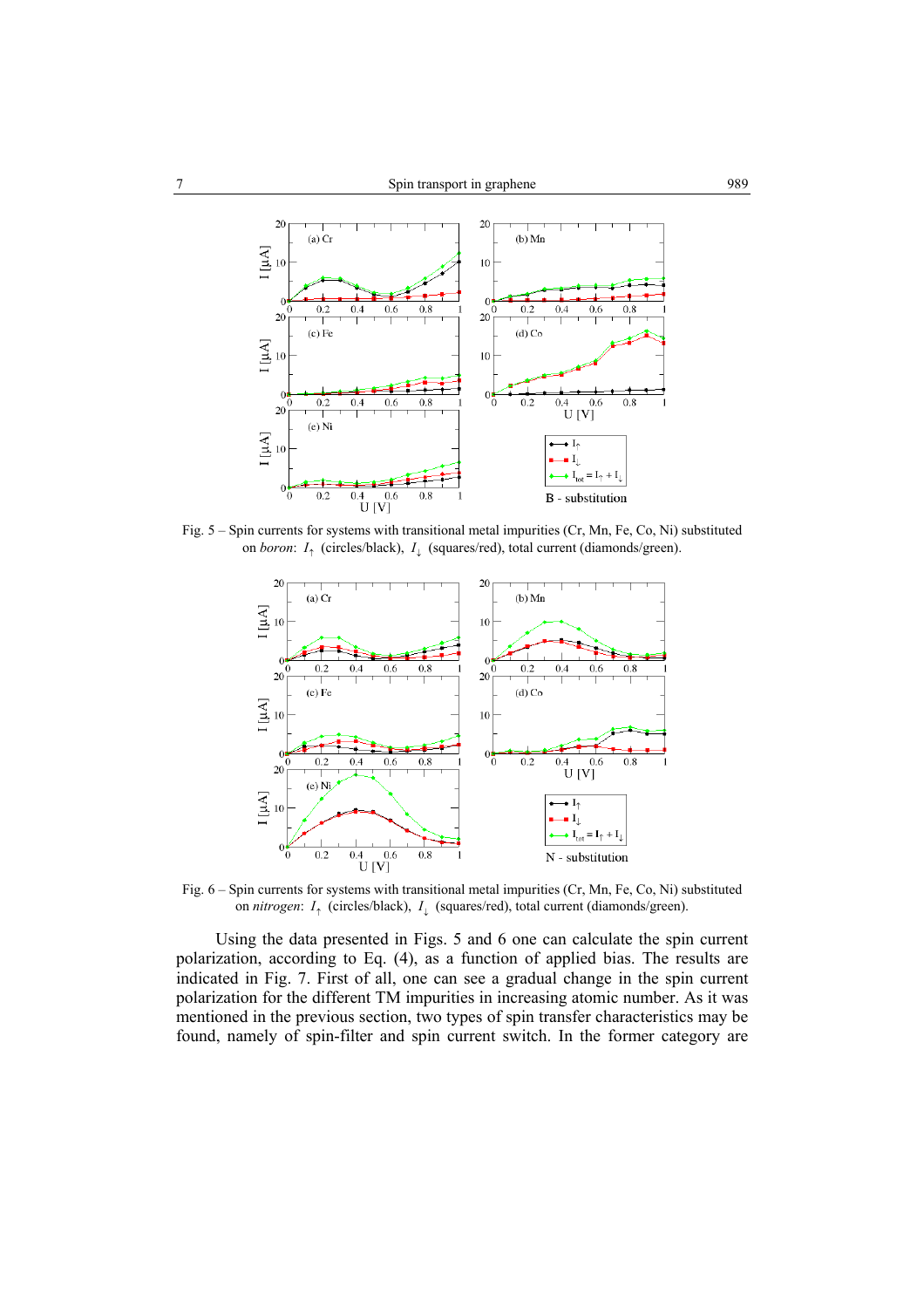| 990 | Camelia Visan |  |
|-----|---------------|--|
|     |               |  |

found the systems with Mn and Co substituted on boron, while in the latter one may include samples with Co substituted on nitrogen and Ni on boron.

 The sample containing Co substitutions offers an noteworthy example for the two types of spintronic behaviors. The spin-filtering effect is rather robust with high values ( $>80\%$ ) on the entire bias range. This values are larger than in other group-III nitrides quasi-one dimensional systems with TM impurities [26, 27]. On the other hand the spin switching behavior is also very pronounced as the polarization has a rather sharp increase at 0.65V.



Fig. 7 – Spin current polarization for systems with transitional metal impurities (Cr, Mn, Fe, Co, Ni) substituted on boron (circles/red) or nitrogen (squares/blue).

 The spin densities are represented in Fig. 8 in order of further investigate this rather different behaviors in the spin transfer characteristics obtained in the structures with Co substitutions. One can see that in the case of boron substitution the spin density located around the Co impurity is significant at both low and high bias. Therefore the two spin states are scattered differently and, as a result, the large spin current polarization is achieved. By contrast, in the case of the nitrogen substitution, there is a large difference in the spin density located at the impurity site for the two biases. At small bias, the absence of the spin polarization on the Co impurity results in a lack of spin separation. However at large bias, the spin density becomes comparable with the one corresponding to boron substitution and the spin current polarization increases significantly. The structure therefore behaves a spin current switch. One should also note the higher polarization of the edge atoms, which play the most important role in the spin transport [17].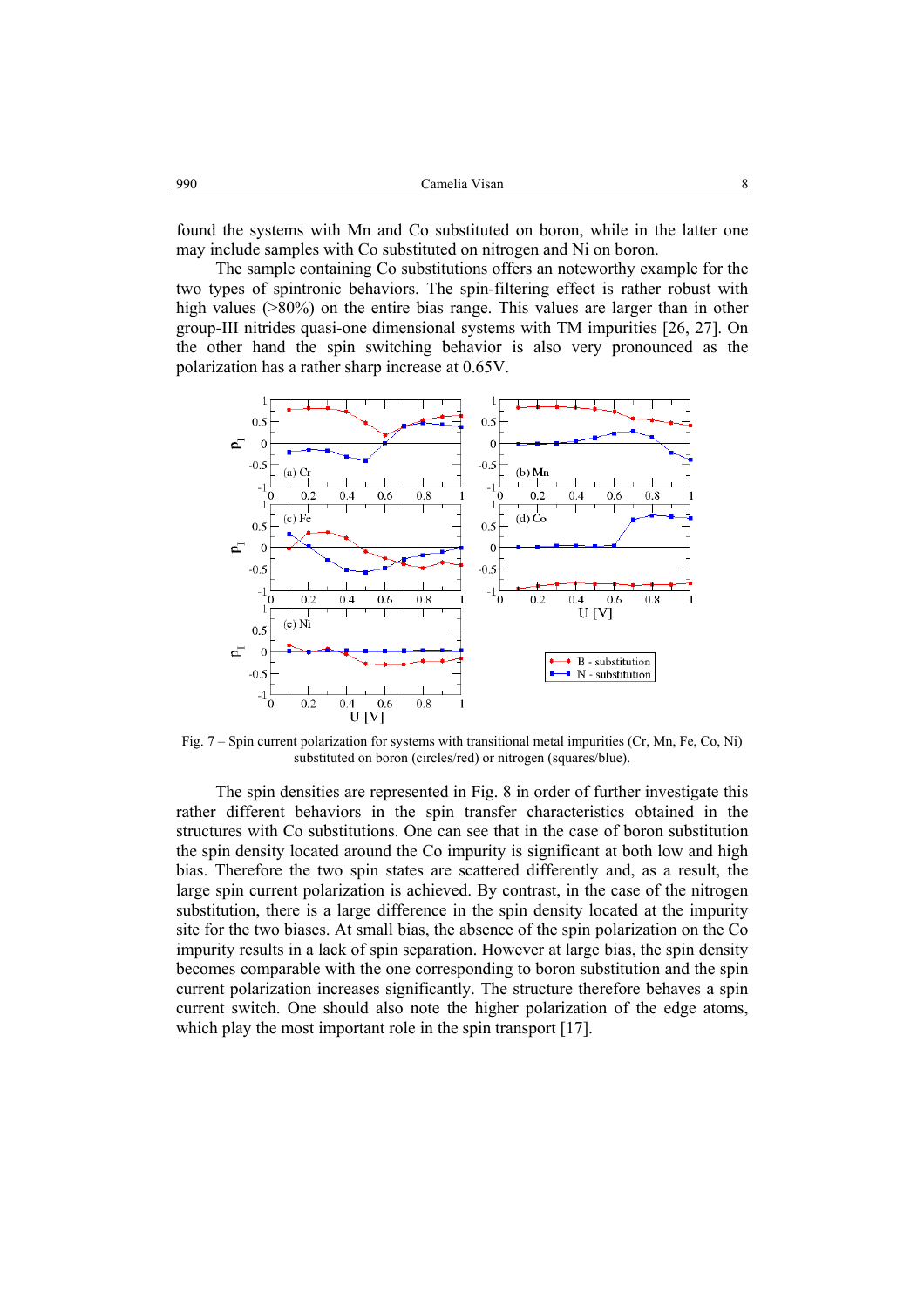**(a) Boron substitution:** 



 $U=0.1V$   $U=1.0V$ 

**(b) Nitrogen substitution:** 



 $U=0.1V$   $U=1.0V$ 

Fig. 8 – Spin density for the structure with Co impurity substituted on boron (a) and nitrogen (b), at low bias (U=0.1V) and at high bias (U=1.0V).

## **4. CONCLUSIONS**

 The spin transport properties were investigated in boron nitride nanoribbons with transitional metal impurities (Co, Cr, Mn, Fe, Ni), connected to graphene electrodes.

 Performing contrained spin DFT calculations, the structures are relaxed and the formation energies of the point-like defects are extracted. These provide information about stability of different structures, depending on the type of substitution, *i.e.* boron or nitrogen.

 The spin resolved currents are obtained, revealing negative differential conductance for many of the samples, especially those with substitutions on nitrogen. Introducing the transitional metal impurities, the conductance is also increased, compared with the pristine system.

 The spin current polarization is obtained and two types of spin transfer characteristics are pointed out: spin filtering and spin switching effects. Belonging to the former class are systems with nearly constant and high values of spin current polarizations, such as the systems with Mn and Co substituted on boron. The values are larger than in other quasi one-dimensional TM-doped systems, made of group-III nitrides. The latter class of spintronic devices corresponds to a significant and sharp increase in the spin current polarization and is represented by the samples with Co substituted on nitrogen and Ni substituted on boron.

 The systems with Co substitutions are further analyzed in detail. The spin density analysis explains the different behavior for the two types of substitutions, at low and high biases.